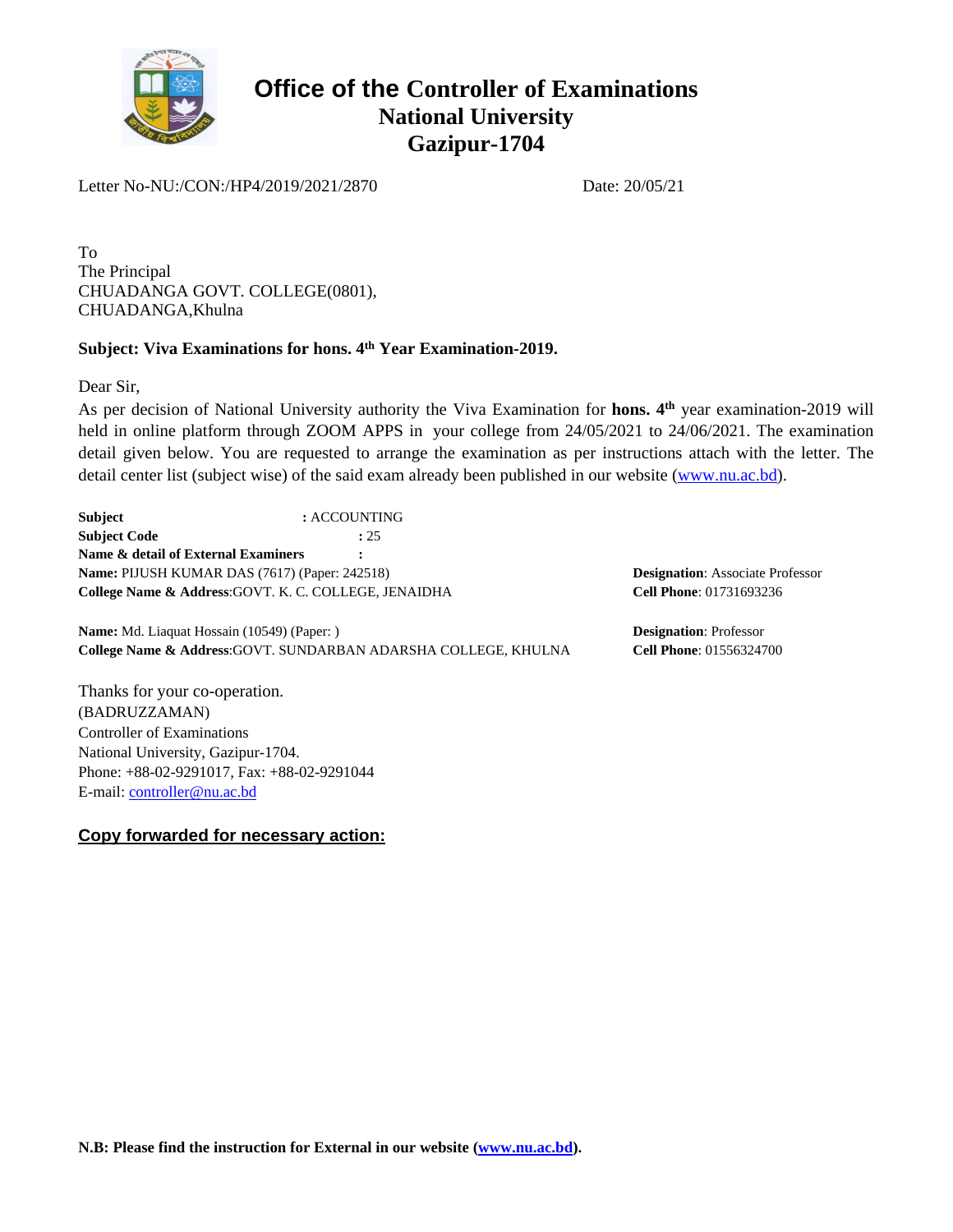

Letter No-NU:/CON:/HP4/2019/2021/2870 Date: 20/05/21

To The Principal CHUADANGA GOVT. COLLEGE(0801), CHUADANGA,Khulna

#### **Subject: Viva Examinations for hons. 4th Year Examination-2019.**

Dear Sir,

As per decision of National University authority the Viva Examination for hons. 4<sup>th</sup> year examination-2019 will held in online platform through ZOOM APPS in your college from 24/05/2021 to 24/06/2021. The examination detail given below. You are requested to arrange the examination as per instructions attach with the letter. The detail center list (subject wise) of the said exam already been published in our website ([www.nu.ac.bd](http://www.nu.ac.bd/)).

**Subject :** BANGLA **Subject Code :** 10 **Name & detail of External Examiners : Name:** DR. MD. KAMRUL HASAN (18412) (Paper: ) **College Name & Address**:GOVT. K. C. COLLEGE, JENAIDHA

**Name:** BIKASH ROY (4158) (Paper: ) **College Name & Address**:GOVT. H. S. S. COLLEGE, MAGURA

Thanks for your co-operation. (BADRUZZAMAN) Controller of Examinations National University, Gazipur-1704. Phone: +88-02-9291017, Fax: +88-02-9291044 E-mail: [controller@nu.ac.bd](mailto:controller@nu.ac.bd)

**Copy forwarded for necessary action:**

**Designation**: Associate Professor **Cell Phone**: 01711453910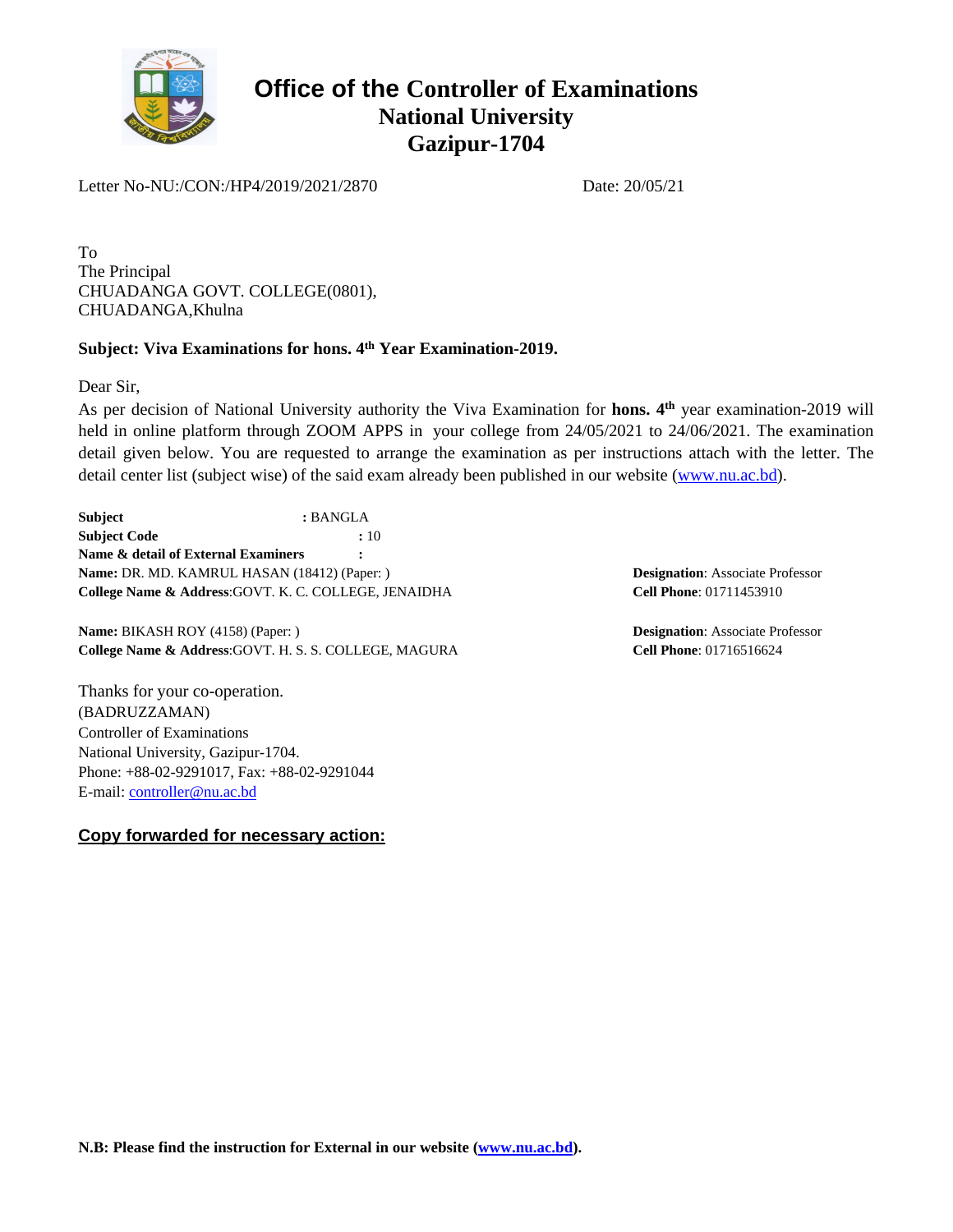

Letter No-NU:/CON:/HP4/2019/2021/2870 Date: 20/05/21

To The Principal CHUADANGA GOVT. COLLEGE(0801), CHUADANGA,Khulna

#### **Subject: Viva Examinations for hons. 4th Year Examination-2019.**

Dear Sir,

As per decision of National University authority the Viva Examination for hons. 4<sup>th</sup> year examination-2019 will held in online platform through ZOOM APPS in your college from 24/05/2021 to 24/06/2021. The examination detail given below. You are requested to arrange the examination as per instructions attach with the letter. The detail center list (subject wise) of the said exam already been published in our website ([www.nu.ac.bd](http://www.nu.ac.bd/)).

**Subject :** ECONOMICS **Subject Code :** 22 **Name & detail of External Examiners : Name:** Md. Azizur Rahman (12893) (Paper: ) **College Name & Address**:GOVT. K. C. COLLEGE, JENAIDHA

**Name:** DR. MD. ABDUL HAMID (6563) (Paper: ) **College Name & Address**:KUSHTIA GOVT. COLLEGE, KUSHTIA

Thanks for your co-operation. (BADRUZZAMAN) Controller of Examinations National University, Gazipur-1704. Phone: +88-02-9291017, Fax: +88-02-9291044 E-mail: [controller@nu.ac.bd](mailto:controller@nu.ac.bd)

**Copy forwarded for necessary action:**

**Designation**: Associate Professor **Cell Phone**: 01718624894

**Designation**: Professor **Cell Phone**: 01718455257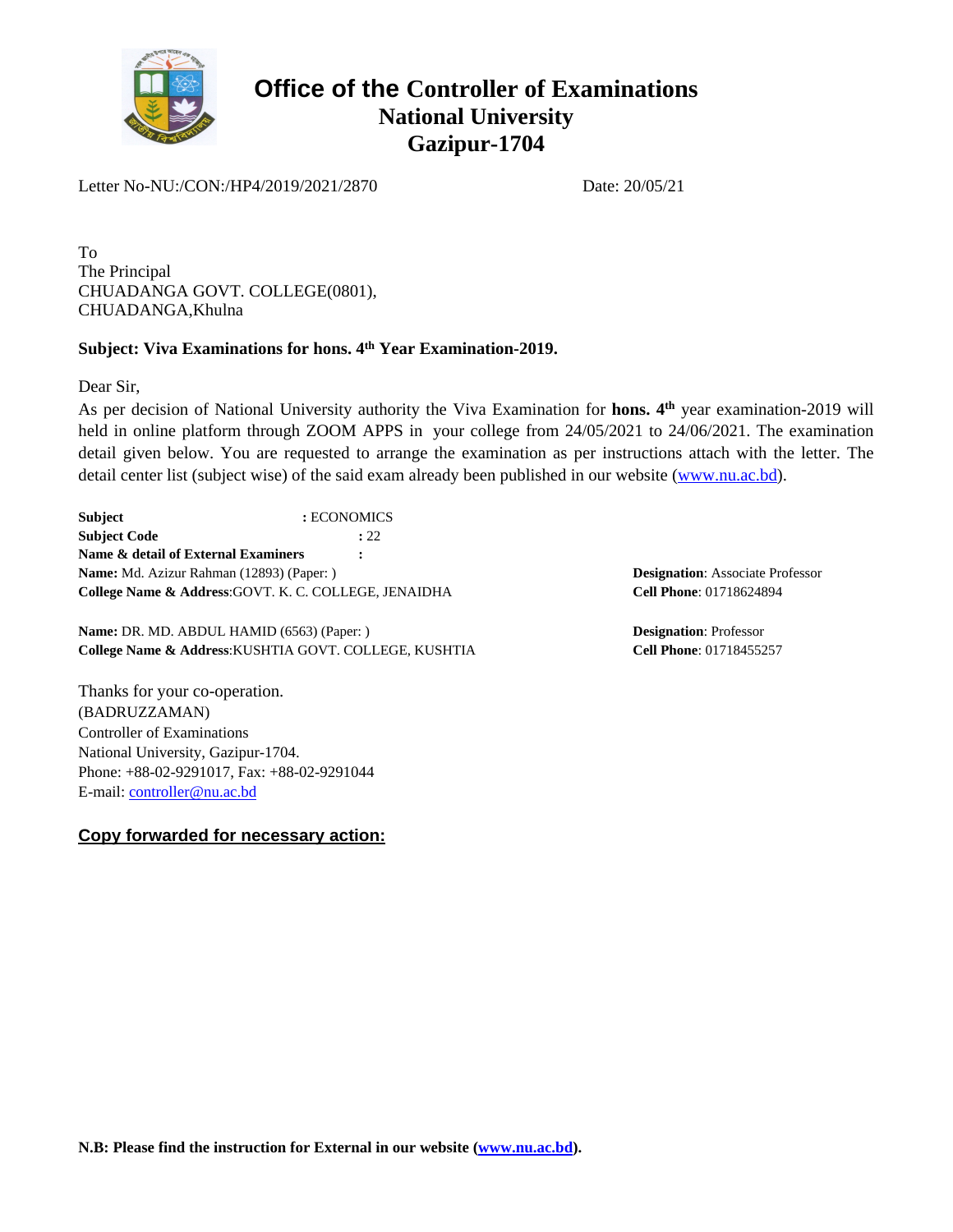

Letter No-NU:/CON:/HP4/2019/2021/2870 Date: 20/05/21

To The Principal CHUADANGA GOVT. COLLEGE(0801), CHUADANGA,Khulna

#### **Subject: Viva Examinations for hons. 4th Year Examination-2019.**

Dear Sir,

As per decision of National University authority the Viva Examination for hons. 4<sup>th</sup> year examination-2019 will held in online platform through ZOOM APPS in your college from 24/05/2021 to 24/06/2021. The examination detail given below. You are requested to arrange the examination as per instructions attach with the letter. The detail center list (subject wise) of the said exam already been published in our website ([www.nu.ac.bd](http://www.nu.ac.bd/)).

**Subject :** ENGLISH **Subject Code :** 11 **Name & detail of External Examiners : Name:** Mohammad Abu Sayeed Molla (7388) (Paper: ) **College Name & Address**:GOVT. H. S. S. COLLEGE, MAGURA

**Name:** MD. MONIRUL ALAM (30998) (Paper: ) **College Name & Address**:GOVT. K. C. COLLEGE, JENAIDHA

Thanks for your co-operation. (BADRUZZAMAN) Controller of Examinations National University, Gazipur-1704. Phone: +88-02-9291017, Fax: +88-02-9291044 E-mail: [controller@nu.ac.bd](mailto:controller@nu.ac.bd)

**Copy forwarded for necessary action:**

**Designation**: Associate Professor **Cell Phone**: 01743904076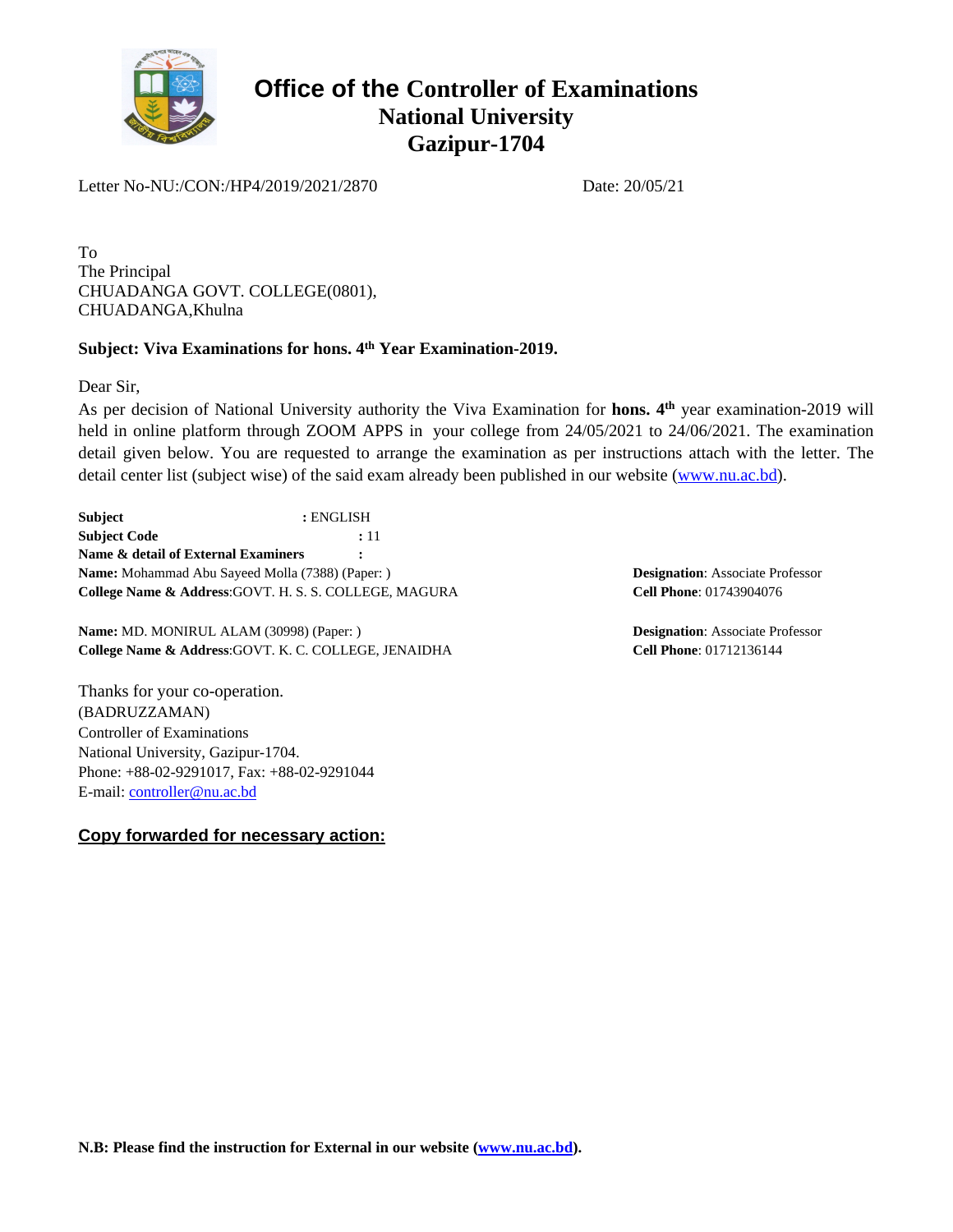

Letter No-NU:/CON:/HP4/2019/2021/2870 Date: 20/05/21

To The Principal CHUADANGA GOVT. COLLEGE(0801), CHUADANGA,Khulna

### **Subject: Viva Examinations for hons. 4th Year Examination-2019.**

Dear Sir,

As per decision of National University authority the Viva Examination for hons. 4<sup>th</sup> year examination-2019 will held in online platform through ZOOM APPS in your college from 24/05/2021 to 24/06/2021. The examination detail given below. You are requested to arrange the examination as per instructions attach with the letter. The detail center list (subject wise) of the said exam already been published in our website ([www.nu.ac.bd](http://www.nu.ac.bd/)).

**Subject :** HISTORY **Subject Code :** 15 **Name & detail of External Examiners : Name:** Md. Badsha Jahangir (27362) (Paper: ) **College Name & Address**:KUSHTIA GOVT. COLLEGE, KUSHTIA

**Name:** MD.HASSANUL KABIR (12626) (Paper: ) **College Name & Address**:GOVT. K. C. COLLEGE, JENAIDHA

Thanks for your co-operation. (BADRUZZAMAN) Controller of Examinations National University, Gazipur-1704. Phone: +88-02-9291017, Fax: +88-02-9291044 E-mail: [controller@nu.ac.bd](mailto:controller@nu.ac.bd)

**Copy forwarded for necessary action:**

**Designation**: Professor **Cell Phone**: 01712248129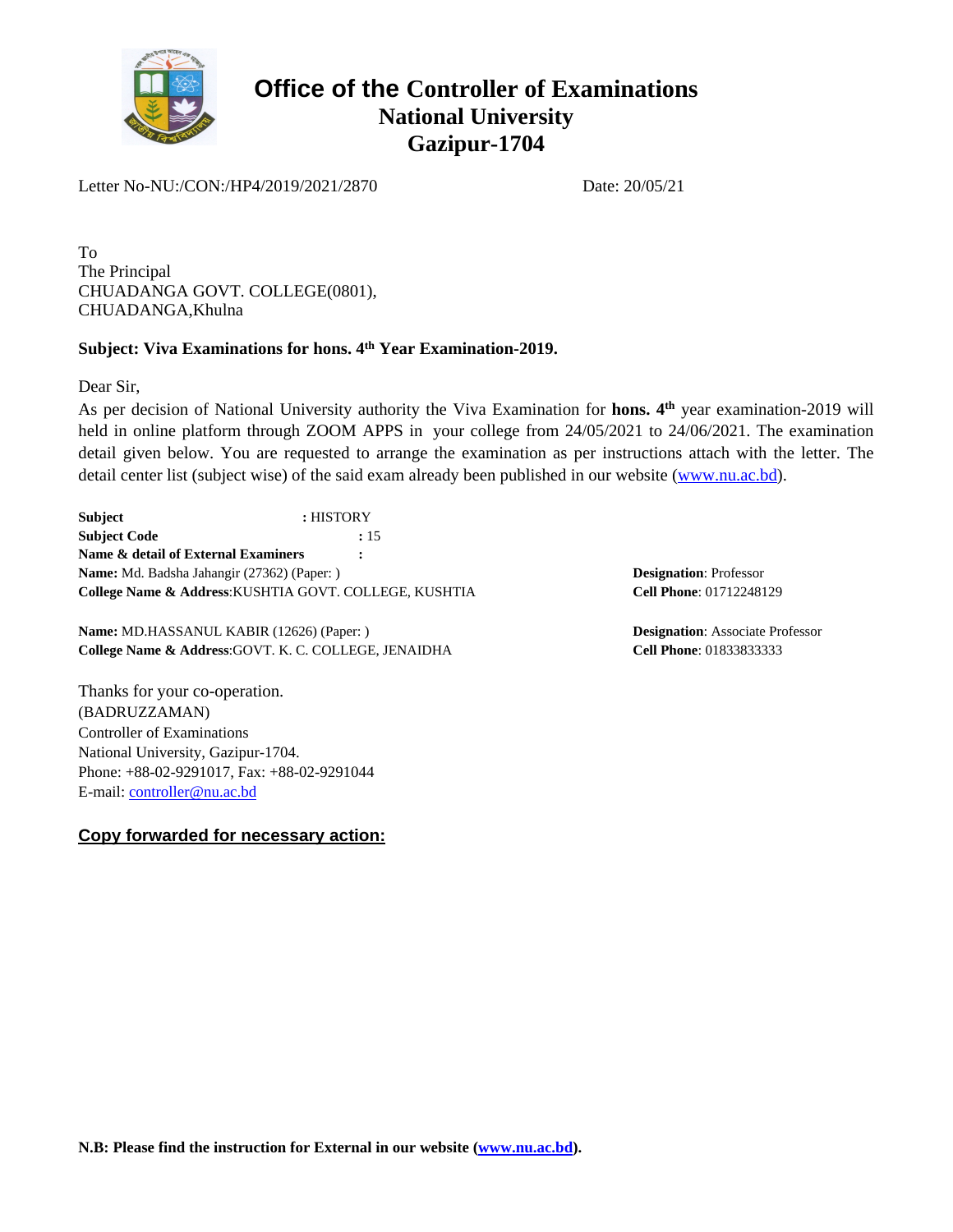

Letter No-NU:/CON:/HP4/2019/2021/2870 Date: 20/05/21

To The Principal CHUADANGA GOVT. COLLEGE(0801), CHUADANGA,Khulna

### **Subject: Viva Examinations for hons. 4th Year Examination-2019.**

Dear Sir,

As per decision of National University authority the Viva Examination for hons. 4<sup>th</sup> year examination-2019 will held in online platform through ZOOM APPS in your college from 24/05/2021 to 24/06/2021. The examination detail given below. You are requested to arrange the examination as per instructions attach with the letter. The detail center list (subject wise) of the said exam already been published in our website ([www.nu.ac.bd](http://www.nu.ac.bd/)).

**Subject :** ISLAMIC HISTORT & CULTURE **Subject Code :** 16 **Name & detail of External Examiners : Name:** Most.Feroza khatun (16146) (Paper: ) **College Name & Address**:KUSHTIA GOVT. COLLEGE, KUSHTIA

**Name:** Dr. MD. ALFAZ UDDIN (10361) (Paper: ) **College Name & Address**:GOVT. H. S. S. COLLEGE, MAGURA

Thanks for your co-operation. (BADRUZZAMAN) Controller of Examinations National University, Gazipur-1704. Phone: +88-02-9291017, Fax: +88-02-9291044 E-mail: [controller@nu.ac.bd](mailto:controller@nu.ac.bd)

**Copy forwarded for necessary action:**

**Designation**: Professor **Cell Phone**: 01736152642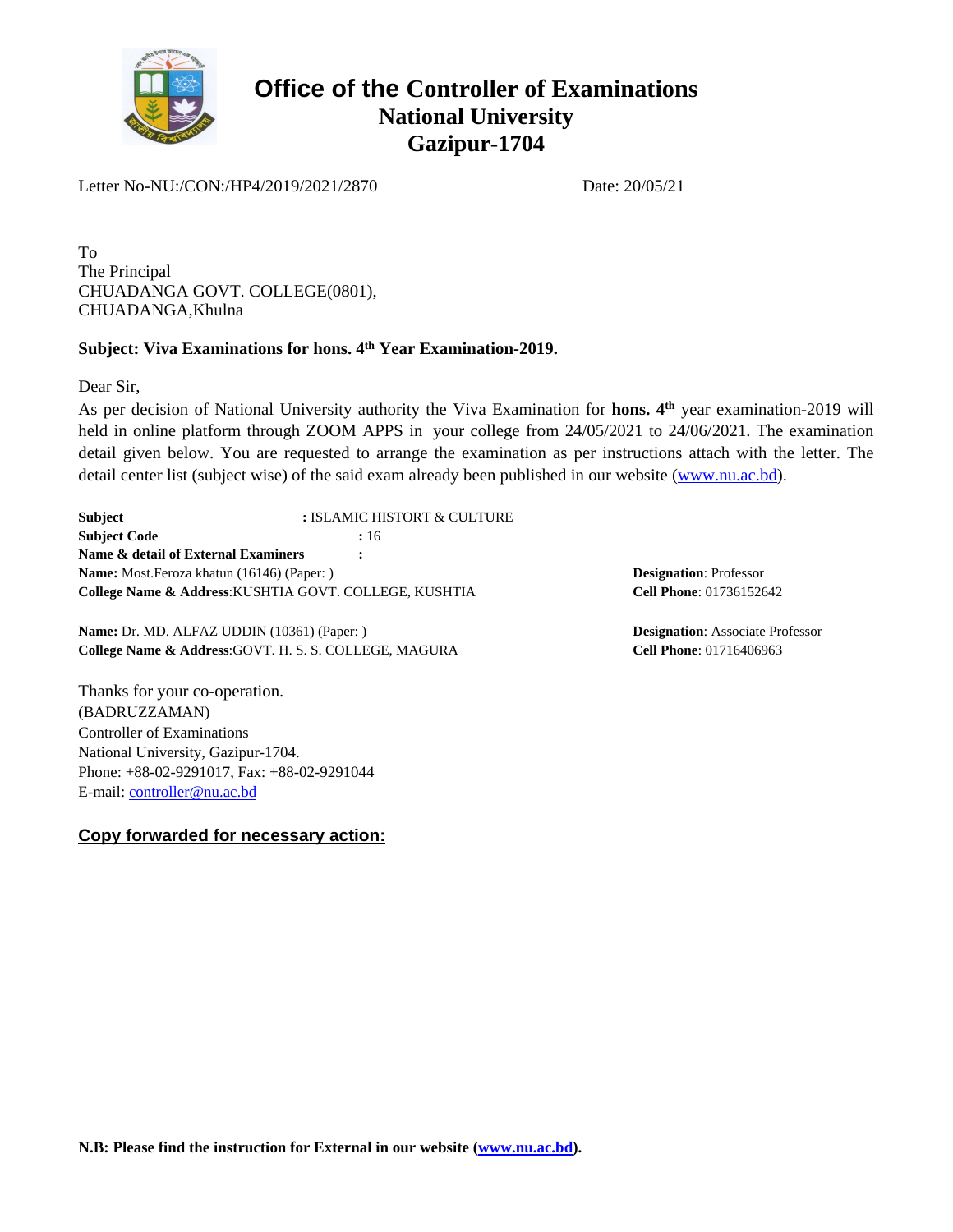

Letter No-NU:/CON:/HP4/2019/2021/2870 Date: 20/05/21

To The Principal CHUADANGA GOVT. COLLEGE(0801), CHUADANGA,Khulna

### **Subject: Viva Examinations for hons. 4th Year Examination-2019.**

Dear Sir,

As per decision of National University authority the Viva Examination for hons. 4<sup>th</sup> year examination-2019 will held in online platform through ZOOM APPS in your college from 24/05/2021 to 24/06/2021. The examination detail given below. You are requested to arrange the examination as per instructions attach with the letter. The detail center list (subject wise) of the said exam already been published in our website ([www.nu.ac.bd](http://www.nu.ac.bd/)).

**Subject :** MANAGEMENT **Subject Code :** 26 **Name & detail of External Examiners : Name:** MD. ABDUL MATIN (4183) (Paper: ) **College Name & Address**:KUSHTIA GOVT. COLLEGE, KUSHTIA

**Name:** Ashok Kumar Moulick (5511) (Paper: ) **College Name & Address**:GOVT. K. C. COLLEGE, JENAIDHA

Thanks for your co-operation. (BADRUZZAMAN) Controller of Examinations National University, Gazipur-1704. Phone: +88-02-9291017, Fax: +88-02-9291044 E-mail: [controller@nu.ac.bd](mailto:controller@nu.ac.bd)

**Copy forwarded for necessary action:**

**Designation**: Associate Professor **Cell Phone**: 01714935525

**Designation**: Professor **Cell Phone**: 01912063810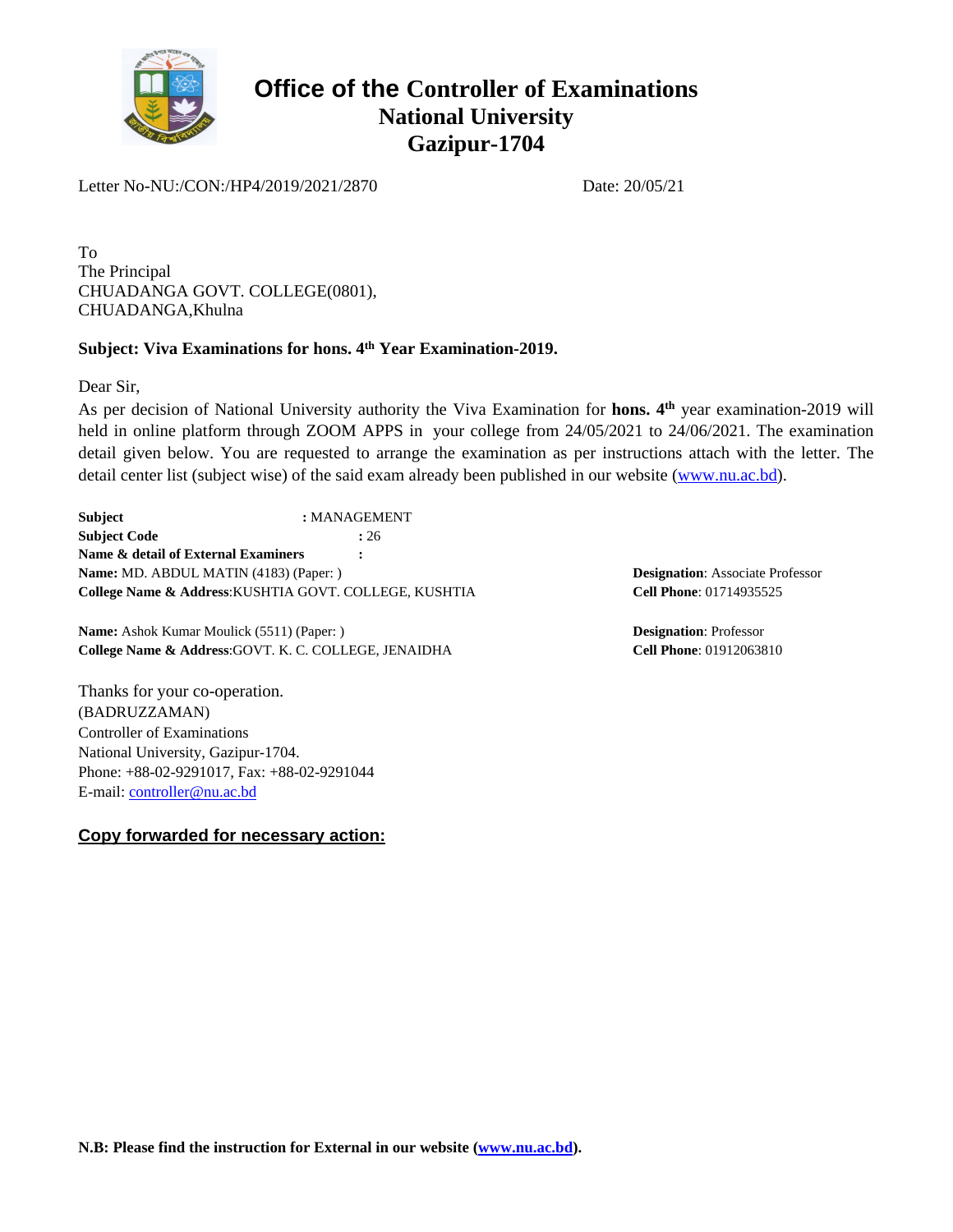

Letter No-NU:/CON:/HP4/2019/2021/2870 Date: 20/05/21

To The Principal (), ,

#### **Subject: Viva Examinations for hons. 4th Year Examination-2019.**

Dear Sir,

As per decision of National University authority the Viva Examination for hons. 4<sup>th</sup> year examination-2019 will held in online platform through ZOOM APPS in your college from 24/05/2021 to 24/06/2021. The examination detail given below. You are requested to arrange the examination as per instructions attach with the letter. The detail center list (subject wise) of the said exam already been published in our website ([www.nu.ac.bd](http://www.nu.ac.bd/)).

| <b>Subject</b>                                         | : PHILOSOPHY |          |
|--------------------------------------------------------|--------------|----------|
| <b>Subject Code</b>                                    | : 17         |          |
| Name & detail of External Examiners                    |              |          |
| Name: MD.ALAUDDIN (22233) (Paper:)                     |              | Designat |
| College Name & Address: GOVT. H. S. S. COLLEGE, MAGURA |              | Cell Pho |
|                                                        |              |          |

**tion**: Associate Professor **Cell Phone**: 01710454000

**Name:** Md.Shafiqul Islam (8487) (Paper: ) **College Name & Address**:KHONDOKAR MOSHARRAF HOSSAIN GOVT. COLLEGE, JENAIDHA

**Designation**: Associate Professor **Cell Phone**: 01843384285

Thanks for your co-operation. (BADRUZZAMAN) Controller of Examinations National University, Gazipur-1704. Phone: +88-02-9291017, Fax: +88-02-9291044 E-mail: [controller@nu.ac.bd](mailto:controller@nu.ac.bd)

### **Copy forwarded for necessary action:**